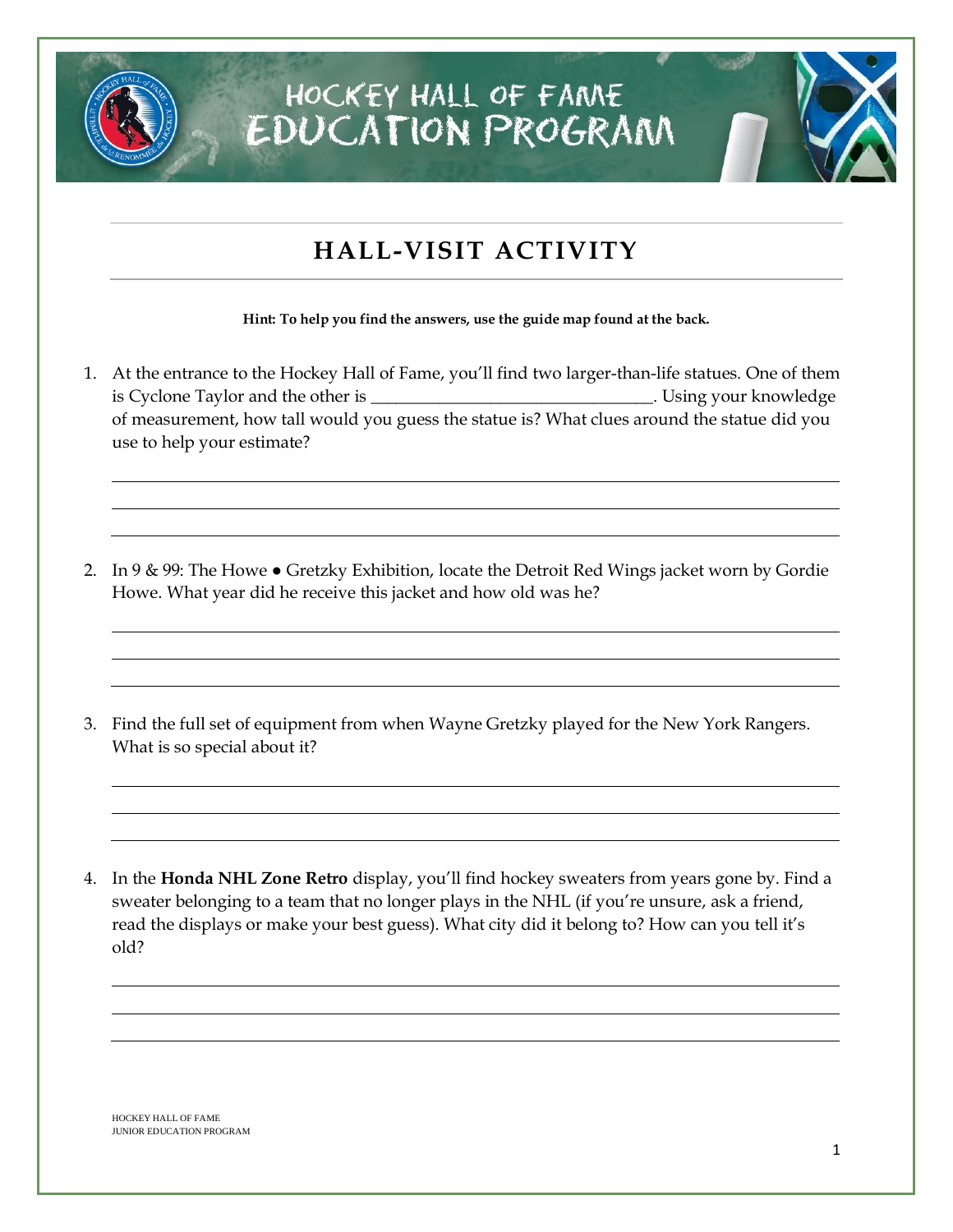

- 5. Did you know that the original 'Minute Book of the National Hockey League' is over 100 years old? This book was used to record the rules decided upon when the NHL was first being formed. What are the dates indicated on the front cover?
	- **a.** November 16, 1893 November 22, 1917
	- **b.** November 22, 1917 November 7, 1925
	- **c.** November 17, 1925 October 7, 1927
	- **d.** November 25, 1922 November 7, 1923

#### **(Hint: you can find this treasured book in the Honda NHL Zone Retro display)**



- 6. Hockey equipment has undergone many changes and developments throughout the years. One of those changes is the evolution from thick wool hockey sweaters to the high-tech materials of today.
	- a. In the **Montreal Canadiens Dressing Room**, locate the stall of Jacques Plante (#1). Feel the jersey and examine the equipment (mask, pads, and gloves). Now find Patrick Roy (#33). Compare the two sets of equipment below.

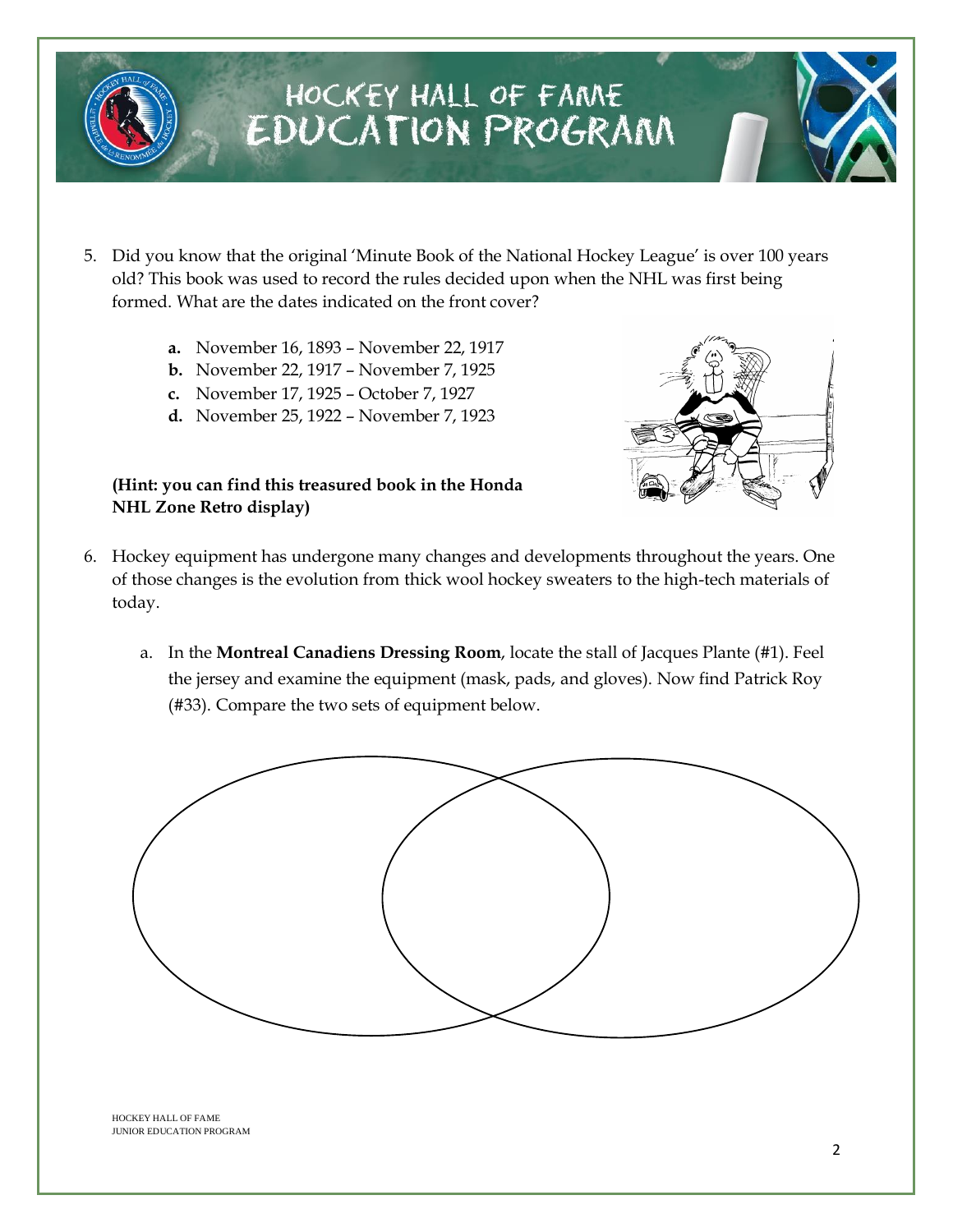

b. What are some possible reasons for the changes in equipment?

7. Locate the tallest trophy in the **Hometown Hockey** area. What is it called? How tall do you think it is?



- 8. In **Upper Deck Collectors' Corner,** you'll find the handprint of someone who has had a huge influence on the game of hockey. Who does this handprint belong to?
	- b. If you take a look at the hand print you will notice that it's autographed. Sign your autograph in the box below:

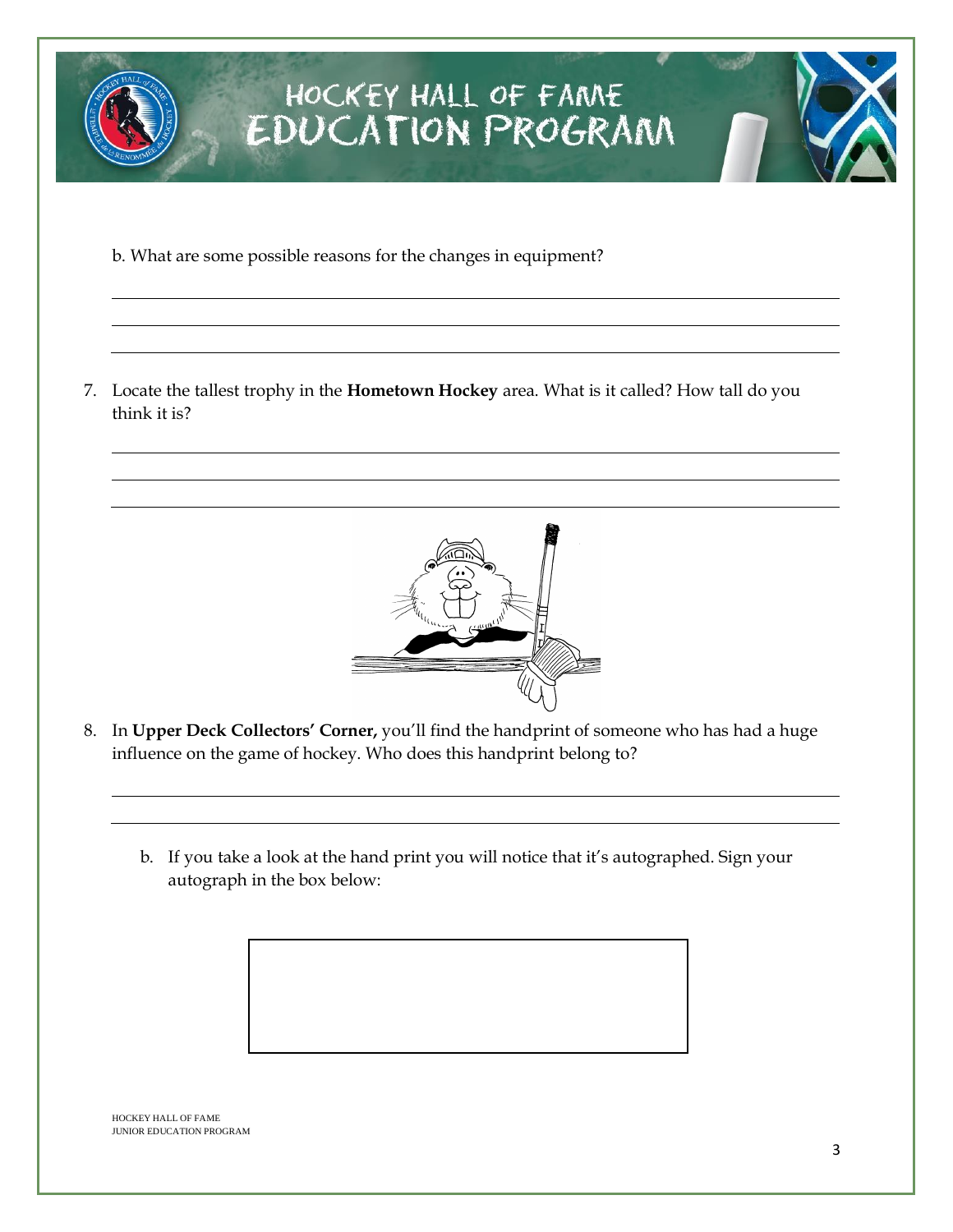

9. Masks have certainly changed over the years. Look at each display in **The Mask presented by Imports Dragon** and describe which masks you like the most and why.

Take a moment to draw your favourite mask in the space below:

**Photo Op!** With a classmate test your anchor skills in the **TSN/RDS SportsCentre Studio**. Have your teacher take a photo from the outside so it looks like you're really there!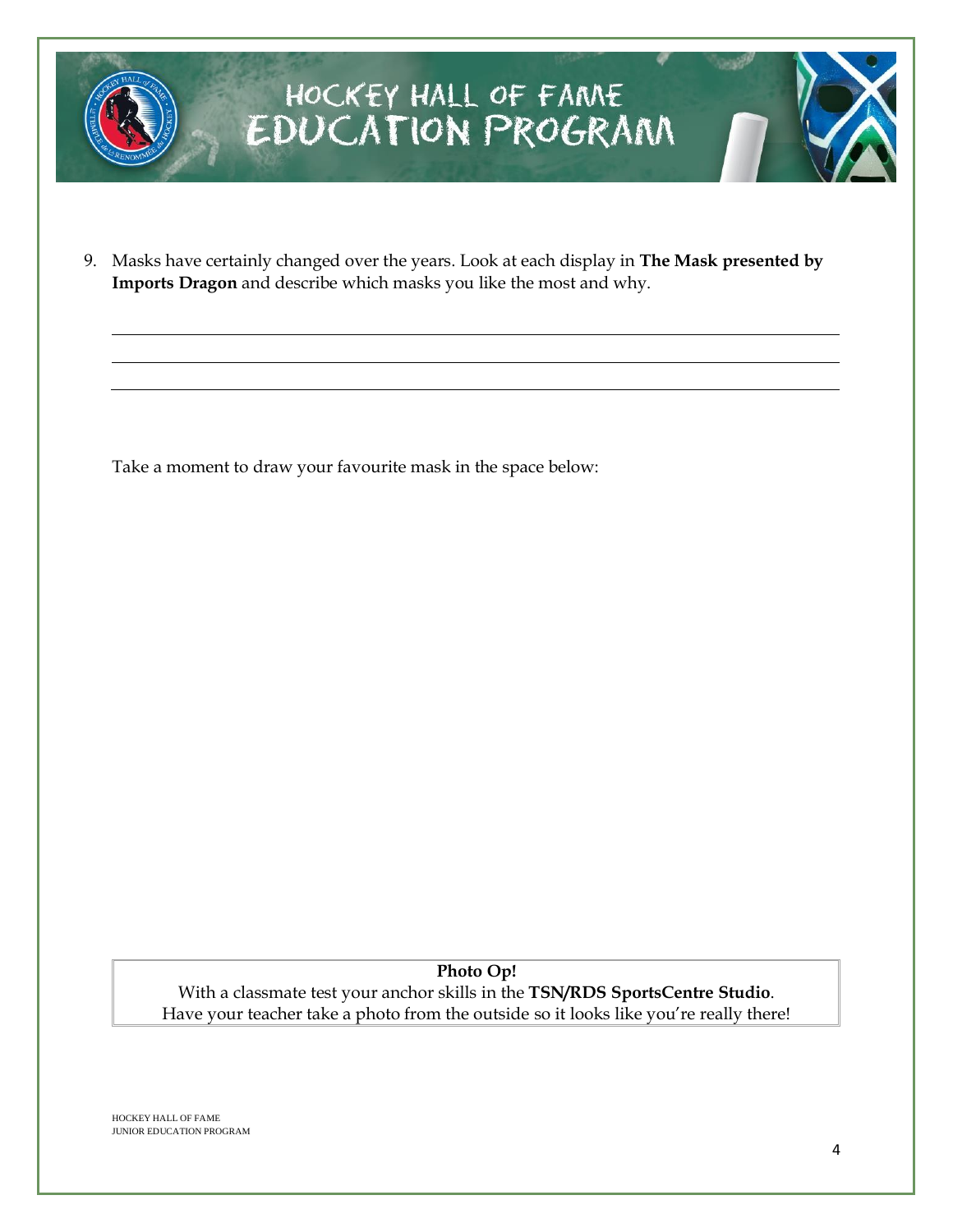- 10. The 'Golden Goal' display at the entrance to the **Tissot World of Hockey** zone shows some important artifacts from the 2010 Vancouver Olympics. In overtime, superstar Sidney Crosby slid the puck past USA goalie Ryan Miller to win the gold medal for Canada! Name three of the artifacts on display:
- 11. Hockey is often referred to as Canada's game, but the sport is played and loved throughout the world. In the **Tissot World of Hockey Zone**, you'll find jerseys that belong to many different countries. For the letters listed below, find a country with a jersey on display and give a short description of its colours. The first one is done for you.

| C - Canada     | red, white, black |
|----------------|-------------------|
| $S -$          |                   |
| $U -$          |                   |
| $\mathbf{R}$ - |                   |

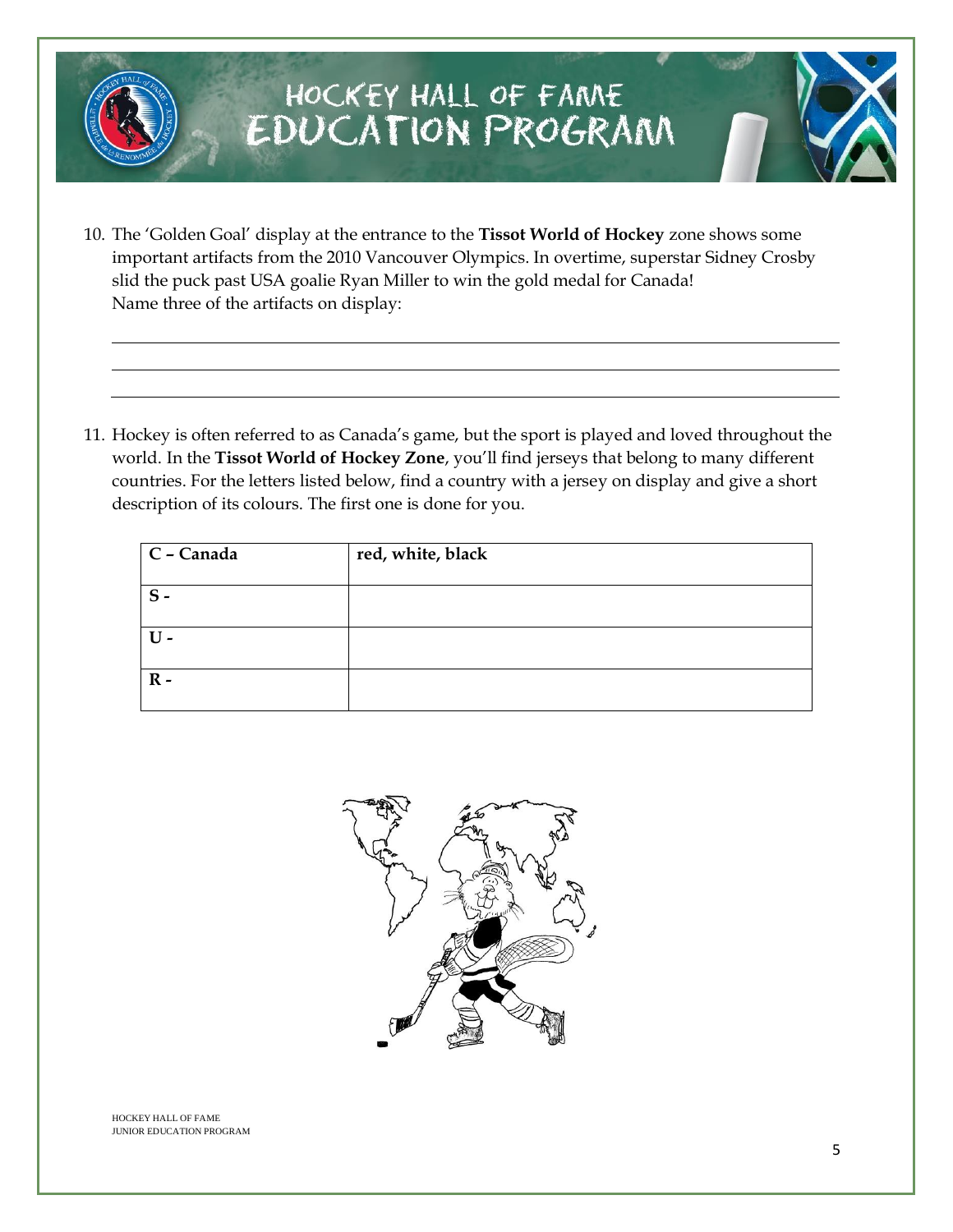

**Photo Op!**

On the way up the stairs to the **Esso Great Hall**, you'll find a statue of the legendary Lester Patrick pointing the way. Gather around the statue and point just like Lester! Have your teacher take a photo from the stairs.

12. Guess what! There are eight women who have their names engraved on the Stanley Cup. Look at the display of retired bands in Lord Stanley's Vault in the **Esso Great Hall**, and you'll find the very first woman engraved on the Stanley Cup. What was her name and position with the team? **(Hint: look for the Detroit Red Wings 1953-54 Champions)**

\_\_\_\_\_\_\_\_\_\_\_\_\_\_\_\_\_\_\_\_\_\_\_\_\_\_\_\_\_\_\_\_\_\_\_\_\_\_\_\_\_\_\_\_\_\_\_\_\_\_\_\_\_\_\_\_\_\_\_\_\_\_\_\_\_\_\_\_\_\_\_\_\_\_\_\_\_\_\_\_\_\_\_\_\_

\_\_\_\_\_\_\_\_\_\_\_\_\_\_\_\_\_\_\_\_\_\_\_\_\_\_\_\_\_\_\_\_\_\_\_\_\_\_\_\_\_\_\_\_\_\_\_\_\_\_\_\_\_\_\_\_\_\_\_\_\_\_\_\_\_\_\_\_\_\_\_\_\_\_\_\_\_\_\_\_\_\_\_\_\_

- 13. Diamonds! The players lucky enough to win the Stanley Cup are also given their own rings. The rings only get bigger as time goes on. Visit the Stanley Cup Ring display in the **Esso Great Hall** and choose your favourite ring design and record the team name:
- 14. Did you know that many trophies are named after famous people? For example, the Stanley Cup is named after Lord Stanley of Preston who was Canada's Governor General when he donated the trophy in 1892. A person named after another person, or more broadly, a thing named after a person, is called a namesake.
	- a. Find another trophy in the **Esso Great Hall** that is named after an important person. Who was its namesake? What was one thing that was important about them?



b. List an example from something outside of the Hockey Hall of Fame that has a namesake (think of famous buildings, landmarks or even people!)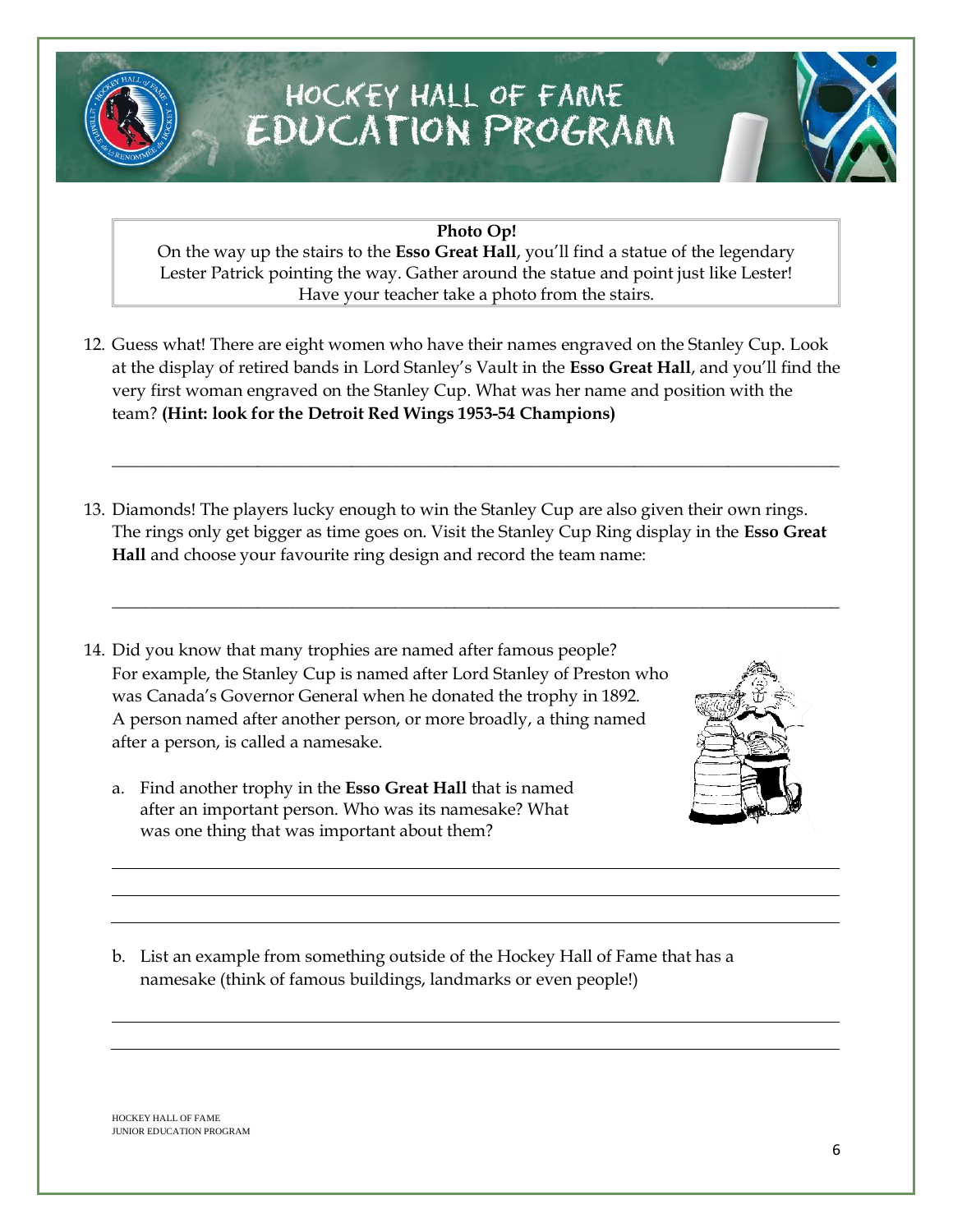

15. Look up! The incredible stained glass ceiling above you in the **Esso Great Hall** is over 100 years old. You will find many images and symbols in the dome (including some mythic creatures). Name one image and what it could represent.

16. My favourite part of the Hockey Hall of Fame is: